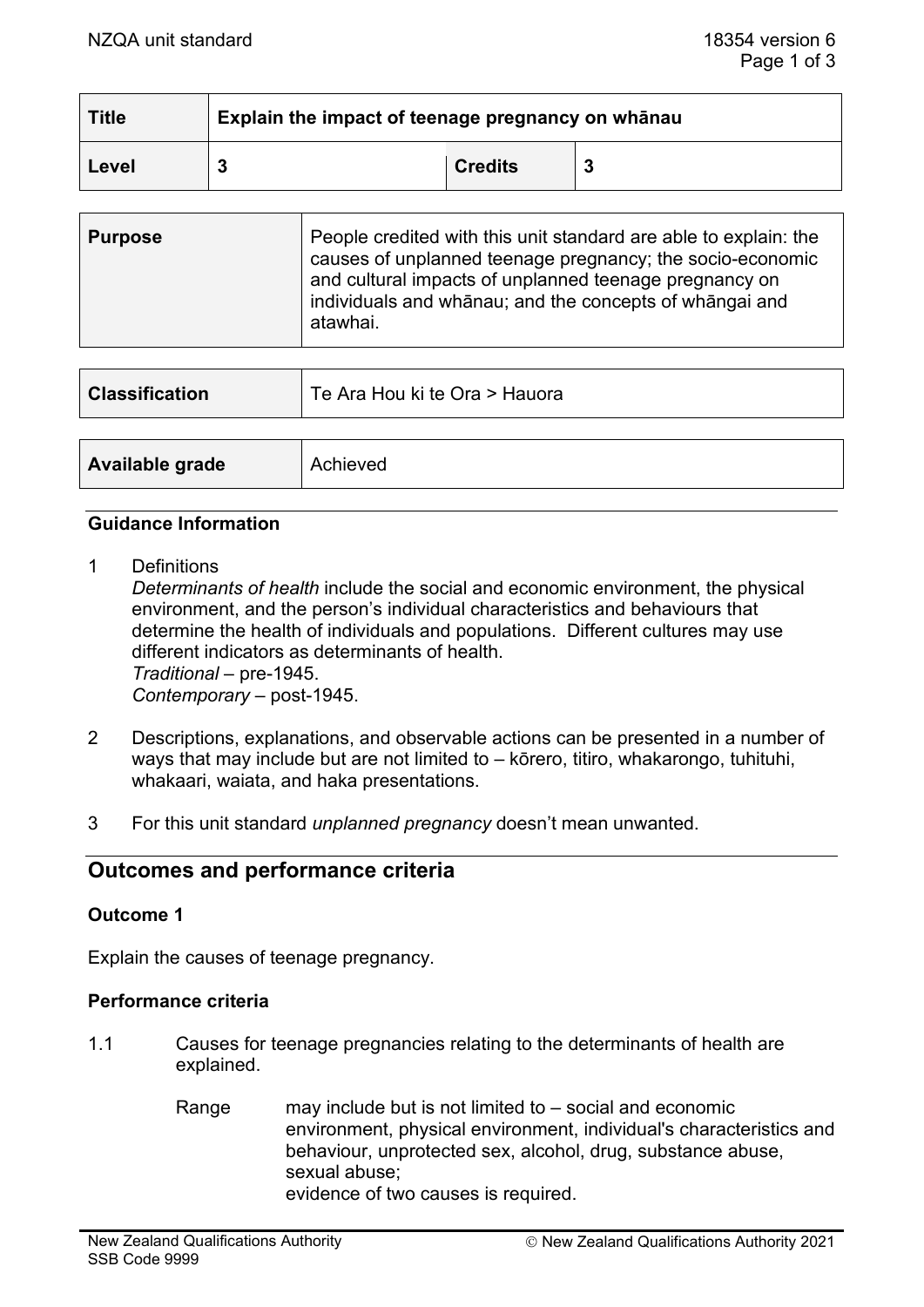- 1.2 Traditional and contemporary views on teenage pregnancies are discussed.
	- Range groups may include but is not limited to  $-$  pregnant teenager, partner, mothers, fathers, grandparents, siblings, friends; evidence of one traditional and one contemporary view from two groups is required.

## **Outcome 2**

Explain the socio-economic impacts of teenage pregnancy on individuals.

#### **Performance criteria**

- 2.1 Explanation includes the change in lifestyle for individuals and whānau.
	- Range may include but is not limited to financial burden, social interactions, personal future development, career prospects, responsibilities; evidence of two is required.

## **Outcome 3**

Explain the cultural impacts of teenage pregnancy on whānau.

#### **Performance criteria**

3.1 Explanation describes the cultural impact on whānau, whanaunga, whakapapa.

## **Outcome 4**

Explain the concepts of whāngai and atawhai.

#### **Performance criteria**

- 4.1 Explanation describes the concept of whāngai as distinct from adoption.
- 4.2 Explanation describes the concept of whāngai as distinct from atawhai.

| 31 December 2022<br><b>Planned review date</b> |  |
|------------------------------------------------|--|
|------------------------------------------------|--|